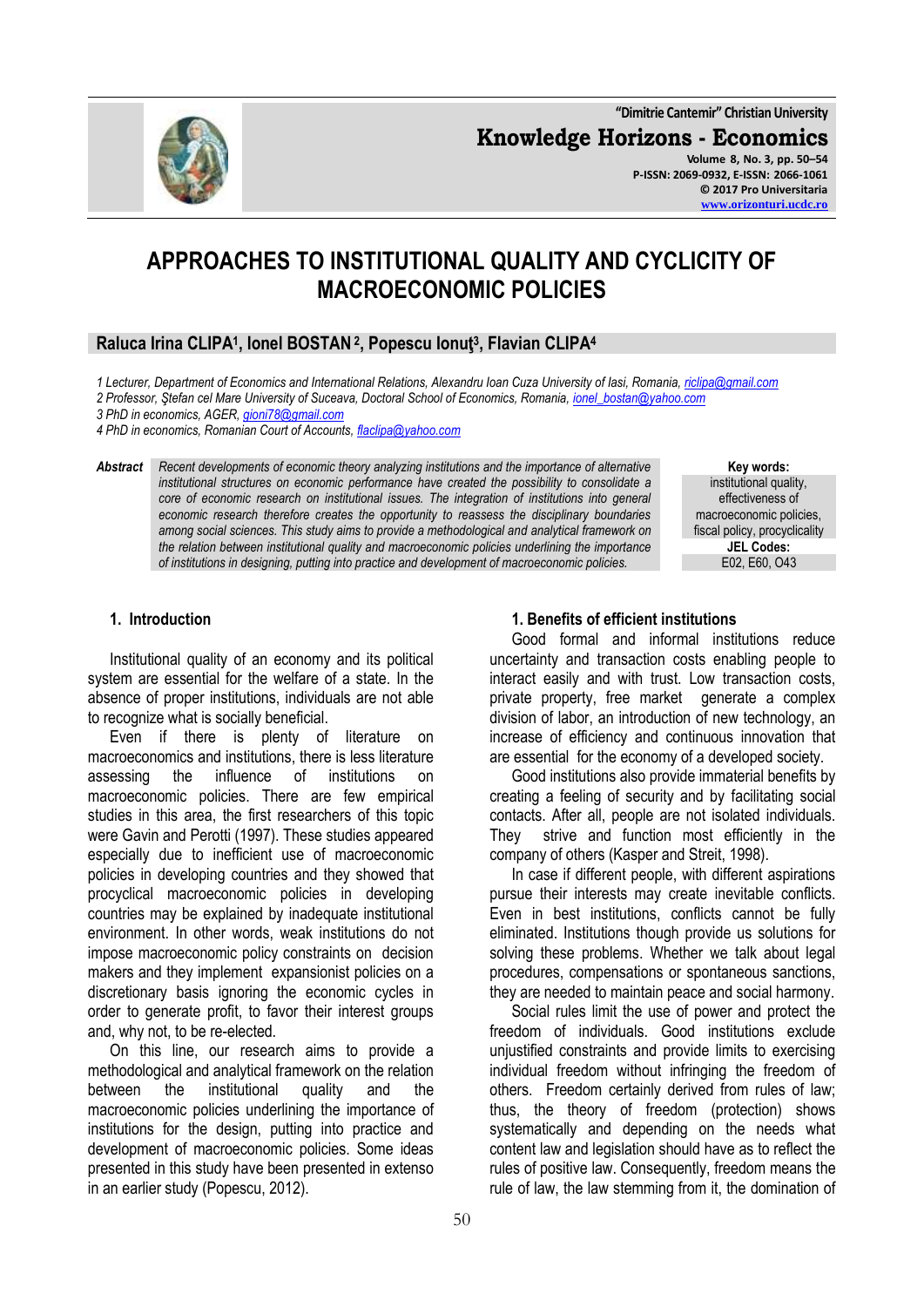rules of property law (Marinescu *et al.*, 2011). Freedom is essential for the motivation and creativity of an entrepreneur.

## *2. From institutional quality to cyclicity of macroeconomic policies*

In case of fiscal and monetary policies, various empirical studies show the importance of institutions in establishing the cyclicity of macroeconomic policies. Generally, macroeconomic policies are used to stabilize economic cycles. Precisely, expansionist fiscal and monetary policies are used during recession in order to influence main macroeconomic indicators and to restore balance. During periods of economic boom, budgetary deficits should decrease due to automatic stabilizers, constant expenses and tax growth. If in case of developed countries, it is obvious, in case of developing countries, the improper institutional environment leads to a procyclical use of fiscal and monetary policies. These policies are expansionist during favorable economic periods and restrictive during recession.

To explain the inclination of developing countries towards procyclicity, several authors justify it by insufficient access to funding on international markets, the closeness of deadlines for debt repayment, political turmoil and improper institutions that develop a rentseeking behavior and deepen the problems of basic resources (Gavin and Perotti, 1997, Calderon, 2004, Talvi and Vegh, 2005, Alesina and Tabellini, 2005).

The studies we will be mentioning have a specific linearity, all reach the same conclusion: the Government and the Central Bank in developing countries use procyclical policies during periods of economic boom. We will be presenting them trying to express our own conclusions and recommendations.

*Cyclicity and access to national and international financial markets* 

Some studies argue that the procyclicity of macroeconomic policies in emerging countries is linked to their ability to borrow money on foreign markets during recession when creditors are more reluctant to provide loans. If, however, lenders grant loans, these have high interest rates compared to periods of economic stability. This is the reason why emergent countries use procyclical policies during periods of economic growth in order to increase funds needed for repaying debits (Gavin and Perotti, 1997; Calvo and Reinhart, 2000; Catao and Sutton, 2002).

Caballero and Krishnamurthy (2004) analysed 31 countries, out of which, 18 developed and 13 developing, based on a panel-type regression and reached several conclusions. So, firstly, there may be noticed a significant negative effect between the degree

of development of financial markets and the procyclicity of macroeconomic policies. In other words, the higher development of financial markets in developed markets determines the use of anticyclical policies to attenuate the economic crises. Secondly, the "crowding-out" effect existent both in developed and in emergent countries, being stronger in the case of the latter.

In case of developed countries, the crowding - out effect is the same during periods of economic growth and during crises, while in emergent and developing countries, it is more than one on short-term and two for long-term, namely, a massive withdrawal of capital in case of recession persistence. If, for instance, the fiscal multiplicator is 0, 8 (the average in developing countries) and the value of crowding-out effect is 1, then practically the effect of fiscal policy is cancelled.

Similarly, Riascos and Végh (2004), applying a neoclassical model based on incomplete markets, reach the same conclusion that procyclicity is determined by the access of developing countries to loans.

*Institutional environment and procyclicity of macroeconomic policies* 

The second main factor influencing the procyclicity of macroeconomic policies is the improper institutional framework. Insufficient protection of property rights for investors, repudiation of contracts, large scale corruption and beaurocracy, lack of institutions limiting political power are factors that explain the volatility of economic growth in emergent countries.

Using a sample of 54 countries during 1970-1998, Braun (2001) found that the procyclical fiscal policy in developing countries is generated by the existence of presidential regimes (compared to parliament-based regimes) and by the inadequate enforcement of laws. Therefore, fiscal resources suffer as several interest groups make pressures for spending budgetary resources when these are available.

Also, some authors view inadequate economic policies as being a symptom of improper institutional framework and not as a cause explaining economic growth differences (Acemoglu *et al.*, 2002). Trying to prove empirically the above mentioned statements, Acemoglu, Johnson and Robinson (2002) used a panel-type regression for 61 countries, mainly former colonies and reached the conclusion that main causes for the volatility of economic growth among countries seem to be institutional. This approach though does not state that macroeconomic policies are important but suggests that there are institutional causes leading to economic instability and these institutional causes lead to poor macroeconomic results through various channels.

The procyclical macroeconomic policies ("distortionary" in the opinion of mentioned authors)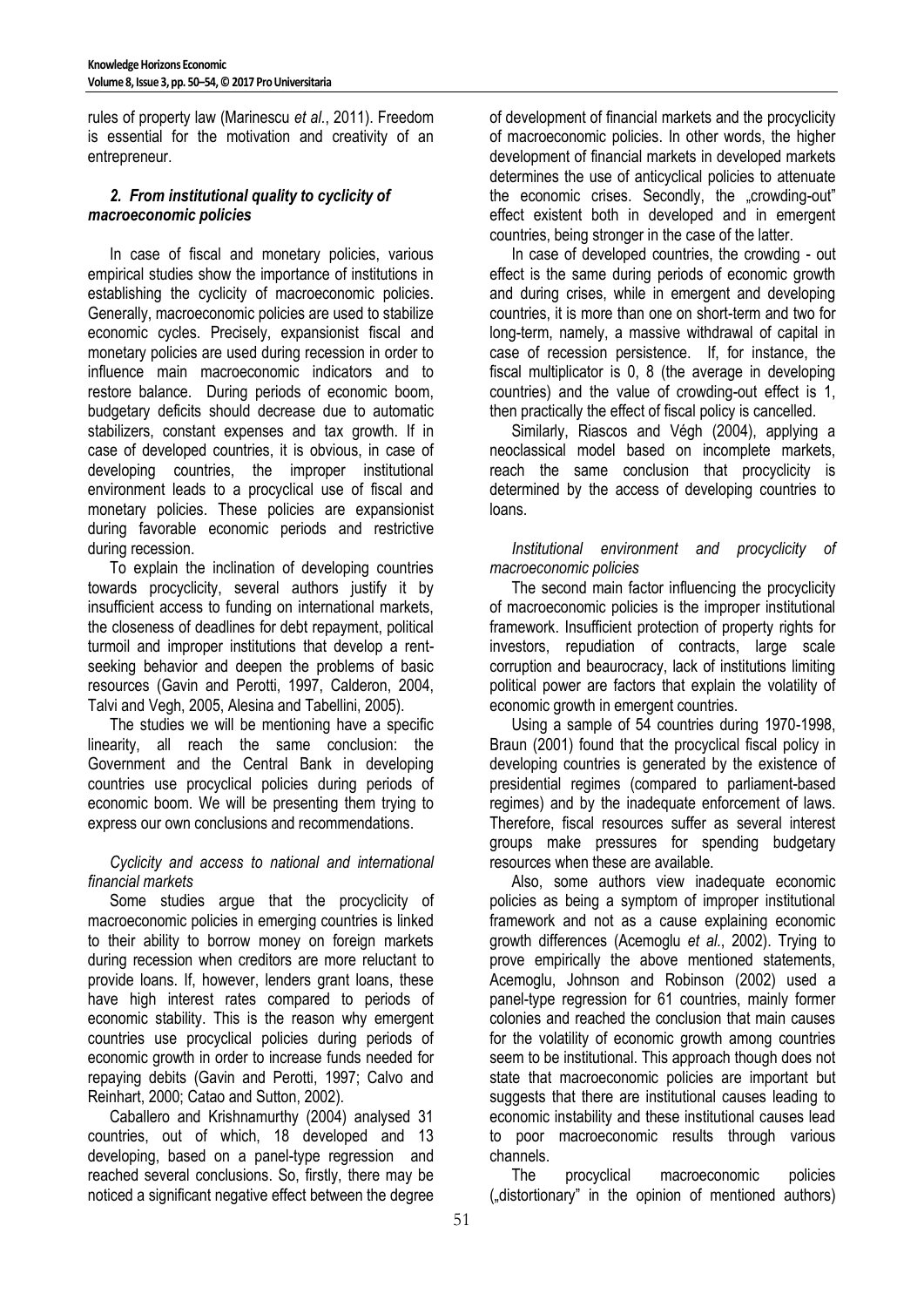belong to these channels or, in other words, are some of the instruments that different groups in power use to get rich and stay in power. These policies are just one of possible instruments and the inadequate implementation of policies and poor macroeconomic performance from which these countries suffer are symptoms of poor institutions.

Lane (2003) assesses the cyclical nature of fiscal policy in the OECD countries for the period 1960-1998. He considers that the cyclicity of different types of expenses varies significantly among countries due to dispersion of power and the existence of multiple veto rights in the process of fiscal policy making.

Using a panel-type regression and 20 emergent countries to explain differences among developing countries in the application and implementation of fiscal and monetary macroeconomic policies, Calderon, Duncan and Hebbel (2004) underline that have higher quality of institutions compared to a specific average apply anticyclic policies. It is due to applying specific internal rules, statutory and legal, limiting the discretion of decision makers in the area of macroeconomic policy. For both fiscal and monetary policies, the borderline of institutional quality is similar (57,5 for monetary policy and 58,9 for fiscal policy). If developing countries have an institutional environment under these values, then their tendency will be to use procyclical monetary and fiscal policies.

Alesina and Tabellini (2005) argue that the procyclical and myopic fiscal policy originates in the dilemma of the principal-agent type. *"*Voters face coorupt governments *using a share of* fiscal revenue for an unproductive public consumption*,* namely, the political rent-seeking. *The may be for their own benefit or indirectly by favoring specific interest groups.* Voters may replace a government abusing its power but they cannot reduce rent-seeking to zero. This issue of agency interacts with lack of information*:* voters notice the state of economy but they do *not* know the state of loans and governmental rent-seeking making pressures to increase the access to public goods, to decrease taxes, etc. It forces the government to incline towards a procyclical fiscal policy making more loans. So, the procyclical fiscal and miopic *policy* results from the demands of voters. Voters do not require irrational policies, they are just poorly informed about economic policies." (Alesina and Tabellini, 2005: 3)

Talvi and Végh (2005) use " a standard model of *optimal fiscal policy comprising political pressures making it therefore difficult to maintain a budgetary surplus.* Bearing in mind this political denaturing, a government facing big (*and* perfectly foreseeable) fluctuations in the tax base, will choose to reduce taxes *to get rid of pressures regarding expenses"* (Talvi and Végh, 2005: 158). Applying this model to 56 countries (20 industrialized and 36 developing countries), the

authors reach the following conclusions (Talvi and Végh, 2005: 158-181): the correlation between the procyclicity and GDP for G7 countries is zero; for the 9 remaining industrialized countries, there is a positive correlation between governmental expenditure and GDP; the correlation is positive for all developing countries.

The authors found that inflation tends to decrease during recession and increase during expansion in developed countries, the opposite being true for developin countries and the increase volatility of GDP (due to focus of developing countries on consumption taxes), it is a perfect environment for the appearance of pro-cyclical policies.

Another author (Ilzetzki, 2007) uses a regression correlating the governmental spending and GDP with corruption, democracy and political polarization. The conclusions underline that political polarization and corruption play an important role in explaining the cyclicity of macroeconomic policies.

Using the same models, Calderon and Hebbel (2008) investigates a larger sample of 91 countries during 1970-2005. Their conclusion states that the institutional factor explains mostly the differences in poor implementation of macroeconomic policies, economic factors being less important.

Using quarterly and annual data as in the previous study, Ilzetzki and Vegh (2008) analyze a group of 49 countries during 1960-2006. They believe that the procyclicity of macroeconomic policies in developing countries is obvious but they do not provide explanations of its causes. Compared to previous studies, the authors find evidence of procyclicity also in developing countries.

Duncan (2013) uses a model that includes the index of institutional quality, the correlation between the interest rate and the GDP, the volatility of the interest rate and the economic growth for a group of 56 countries. The results confirm the hypothesis stating that institutional quality influences monetary policy. The author mentions that measures conditioned or not by the monetary cyclicity are strongly linked to the index of institutional quality. Lack of financial independence or the Central Bank independence is not supported empirically and countries with strong institutions usually have high correlations between the size of GDP and the rate of interest. In emerging countries with weak institutions, this correlation is zero or negative. It is usually viewed as a sign of procyclicity of the monetary policy. Also, economies with weak institutions also have a high volatility of production and interest rates. In this study, Romania has a correlation of - 0.01, its monetary policy being viewed as procyclical (The Euro Zone has the value of 0,90, the Czech Republic of 0,22, Hungary 0,13).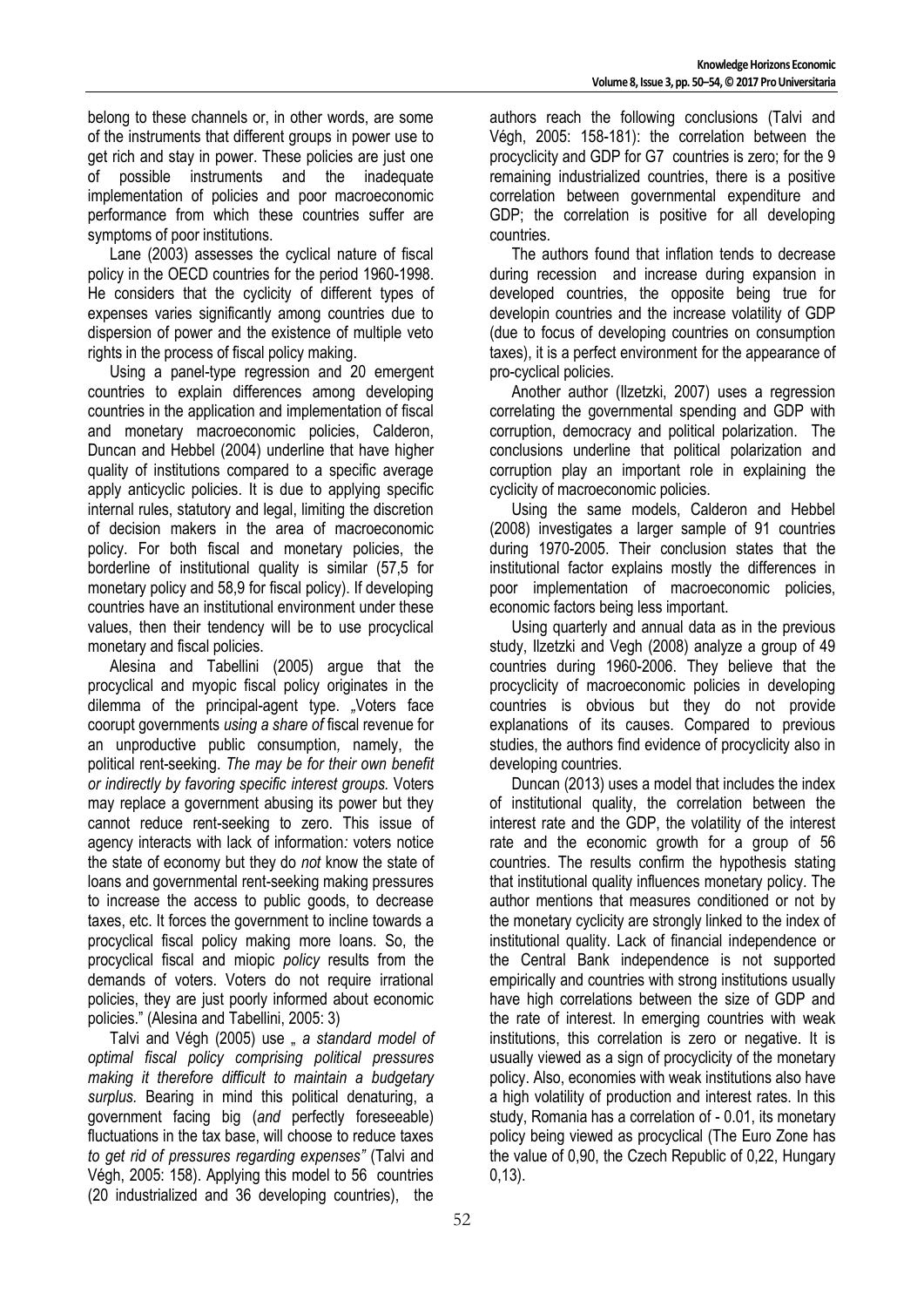All these studies tell us that institutions matter even when they refer to the rules in making economic policies. To conclude, based on the literature presented above, we believe that procyclicity is determined by such factors as access to higher foreign borrowing<br>during economic growth, improper institutions during economic growth, improper institutions (presidentialism), inadequate political institutions (dispersion of power, veto rights), but lack of budgetary rules non-compliance with the law, asymmetry of information and rent-seeking behavior, political polarization (polarized positioning of political parties) and corruption, lack of quality institutions in general.

The therapy may include remedies to constant problems linked to:

- stricter budgetary rules (limitation introduced by law or Constitution, as a percentage or as a number of years to achieve a budgetary equillibrium, minimizing the number of budget adjustments, etc);

- political rules (bicameralism, governmental coalitions, 2/3 or 3/5 majority to change budget rules);

- increasing the independence of the court system and the implementation of broader measures to fight corruption;

- a deeper state involvement in the provision and quarantine of property rights, contracts, these two being the main economic institutions;

- providing sanctions for failing to reach or breaking the mid-term or long-term goals (in New Zeland, the Governer of the Central Bank may be dismissed if he fails to achieve the goals);

- increasing the transparency and responsibility of decision makers in the process of designing and implementing macroeconomic policies as to enable voters to "judge" the activity of politicians by voting;

- replacing at specified intervals provided by law of officials involved in the design and implementation of macroeconomic policies as not to be influenced by interest groups;

- decentralizing and increasing the independence of governmental agencies, it may lead to increase of political .competition" and ensuring better public goods at lower costs;

- appointing decision makers based on their reputation and high moral standards.

Nobody denies the role of institutions in economic development; these determine the socioeconomic progress of any nation. If we take into account Kasper's statement (1998: 8) that *"the institutions ... are the link keeping communities together and enabling individuals to self-govern themselves as members of a society*", then the role of political decision makers is to find out what are the rules and incentives ensuring this link without infringing the individual freedom and initiative enabling individuals to self-govern themselves", to follow their own good in accordance with the goals of society thus contributing to common good. A

consequence of good institutions is that they facilitate the creation and innovation of other new institutions thus ensuring an order in the actions of individuals and businesses. Nothing occurs randomly and outside spontaneous or imposed rules. Literature does not mention an optimal degree of institutionalization, we believe also duet o the influence of informal institutions. How much the state should intervene to provide good institutions, without undermining or suffocating the entrepreneurial initiative of individuals is a question that has not been answered by literature yet.

Politicians and decision makers suppose that economy in its entirety is some kind of firm where orders may be given to achieve the desired goals. But, even in firms, management is participatory, a kind of spontaneous cooperation in accordance with the rules. The implementation of economic policy by discretion leads to unwanted outcomes at the microeconomic and macroeconomic levels.

Governments should focus on providing institutions that promote social order and cooperation, such as: ensuring property rights, enforcing contracts and ensuring monetary stability. But even the enforcement and formalization of these institutions involve the compliance with specific rules related to universality, stability, clarity and predictability. Legislative change and thickness typical for developing countries complicate the situation increasing uncertainty and transaction costs.

## **CONCLUSIONS**

This socio-economic study on institutions tried to answer a fundamental question for any economist: *why some nations are richer than other nations?* There are many benefits of good institutions: they ensure market foundation by protecting the property right, secure contracts, promote cooperation and generally advantageous action, motivate specialization and change, reduce uncertainty and transaction costs making people interact easily and trustfully, etc. These aspects make us believe that institutional differences among countries influence the economic results as these impact decisions related to labor, saving, investment, innovation, production, division of labor and exchange.

Good Institutions increase the efficiency of macroeconomic policies by diminishing the impact of the Ricardian equivalence and rational anticipations, provide easier access to borrowing on domestic and foreign markets in case of severe recessions, the elimination of procyclicity and limiting political opportunism, rent-seeking activities and corruption, ensuring a bigger fiscal and monetary space in case of recessions, increasing the credibility of decision makers and the possibbility to practice broader expansionist